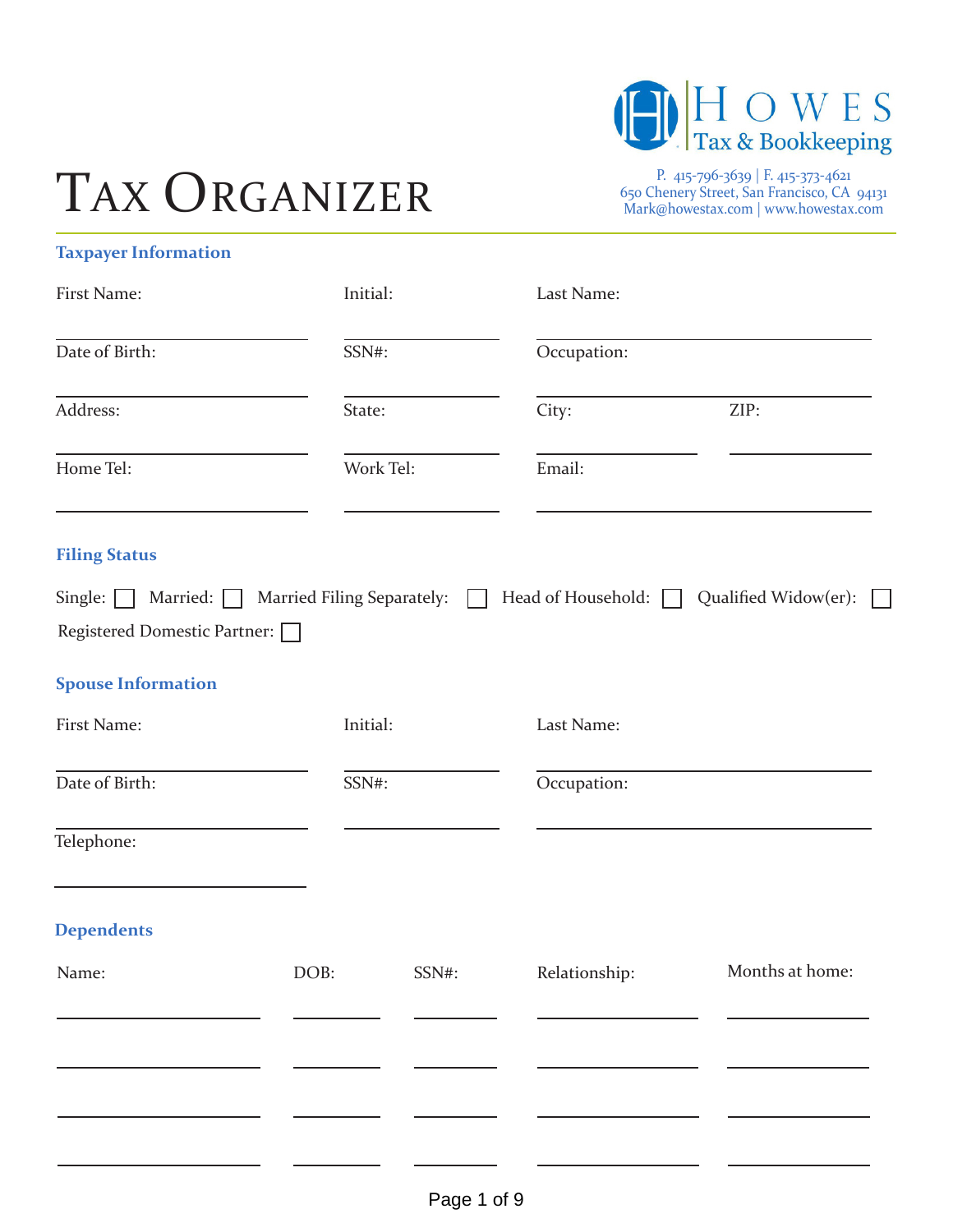# **Wage, Salary, Income (Provide W-2s)**

| <b>Employer Name:</b> | Gross Wages: | FED Withholdings: | State Withholdings: Local Withholdings: |
|-----------------------|--------------|-------------------|-----------------------------------------|
|                       |              |                   |                                         |
|                       |              |                   |                                         |
|                       |              |                   |                                         |
|                       |              |                   |                                         |
|                       |              |                   |                                         |

## **Other Income**

## **Interest (Provide 1099INT Forms)**

| Payer:                                     | Amount:                                                                                                                      | Payer:                                                                                                                      | Amount:                                                                                                                                                                                                                                                |
|--------------------------------------------|------------------------------------------------------------------------------------------------------------------------------|-----------------------------------------------------------------------------------------------------------------------------|--------------------------------------------------------------------------------------------------------------------------------------------------------------------------------------------------------------------------------------------------------|
|                                            | \$<br><u> 1990 - Johann Barbara, politik eta politika</u>                                                                    | <u> 1990 - Johann Barbara, mart</u><br>\$                                                                                   | \$<br>$\mathcal{L}(\mathcal{L}(\mathcal{L}))$ . The contract of the set of the set of the set of the set of the set of the set of the set of the set of the set of the set of the set of the set of the set of the set of the set of the set of the se |
|                                            | \$<br><u> 1999 - John Stone, Amerikan besteht der Stone (</u>                                                                | \$<br><u> 1980 - Andrea Station Books, amerikansk politik (d. 1980)</u>                                                     | \$<br><u> The Communication of the Communication of the Communication of the Communication of the Communication of the Co</u>                                                                                                                          |
|                                            | <u> 1990 - Johann Barbara, martin a</u><br>\$                                                                                | \$<br><u> Liston de la construcción de la construcción de la construcción de la construcción de la construcción de la c</u> | $\sim$                                                                                                                                                                                                                                                 |
| Dividends (Provide 1099DIV Forms)          |                                                                                                                              |                                                                                                                             |                                                                                                                                                                                                                                                        |
| Payer:                                     | Total:                                                                                                                       | Capital Gains:                                                                                                              | <b>Ordinary Dividend:</b>                                                                                                                                                                                                                              |
| <u> 1990 - Johann Barbara, martin eta </u> | <u> 1990 - John Stone, mars and de la partie de la partie de la partie de la partie de la partie de la partie de l</u><br>\$ | <u> Albanya (Albanya)</u><br>\$                                                                                             | <u> Albanya (Albanya)</u><br>\$                                                                                                                                                                                                                        |
|                                            | \$<br><u> 1989 - Johann Barnett, fransk politiker (</u>                                                                      | \$                                                                                                                          | \$                                                                                                                                                                                                                                                     |
|                                            | <u> 1990 - Johann Barbara, mart</u><br>\$                                                                                    | <u> 1990 - John Barn Barn, amerikan b</u><br>\$                                                                             | <u> 1990 - Johann Barbara, martin a</u><br>\$                                                                                                                                                                                                          |
|                                            | \$<br>and the control of the control of                                                                                      | <u> 1990 - Jan Alexandria (h. 1980).</u><br>\$                                                                              | <u> 1990 - Jan Barbara Barbara, manazarta </u><br>\$                                                                                                                                                                                                   |
|                                            | Capital Gains (Provide 1099B Forms & 1099S Forms)                                                                            |                                                                                                                             |                                                                                                                                                                                                                                                        |
| Description:                               | Date Acquired:                                                                                                               | Cost:                                                                                                                       | Sale Price:                                                                                                                                                                                                                                            |
|                                            |                                                                                                                              | <u> 1989 - Jan Stein Stein Stein Stein Stein Stein Stein Stein Stein Stein Stein Stein Stein Stein Stein Stein S</u><br>\$  | \$                                                                                                                                                                                                                                                     |
|                                            |                                                                                                                              | \$                                                                                                                          | \$                                                                                                                                                                                                                                                     |
|                                            |                                                                                                                              | \$                                                                                                                          | \$                                                                                                                                                                                                                                                     |
|                                            |                                                                                                                              | \$                                                                                                                          | <u> 1990 - Jan Alexandro III, politik politik (</u><br>\$                                                                                                                                                                                              |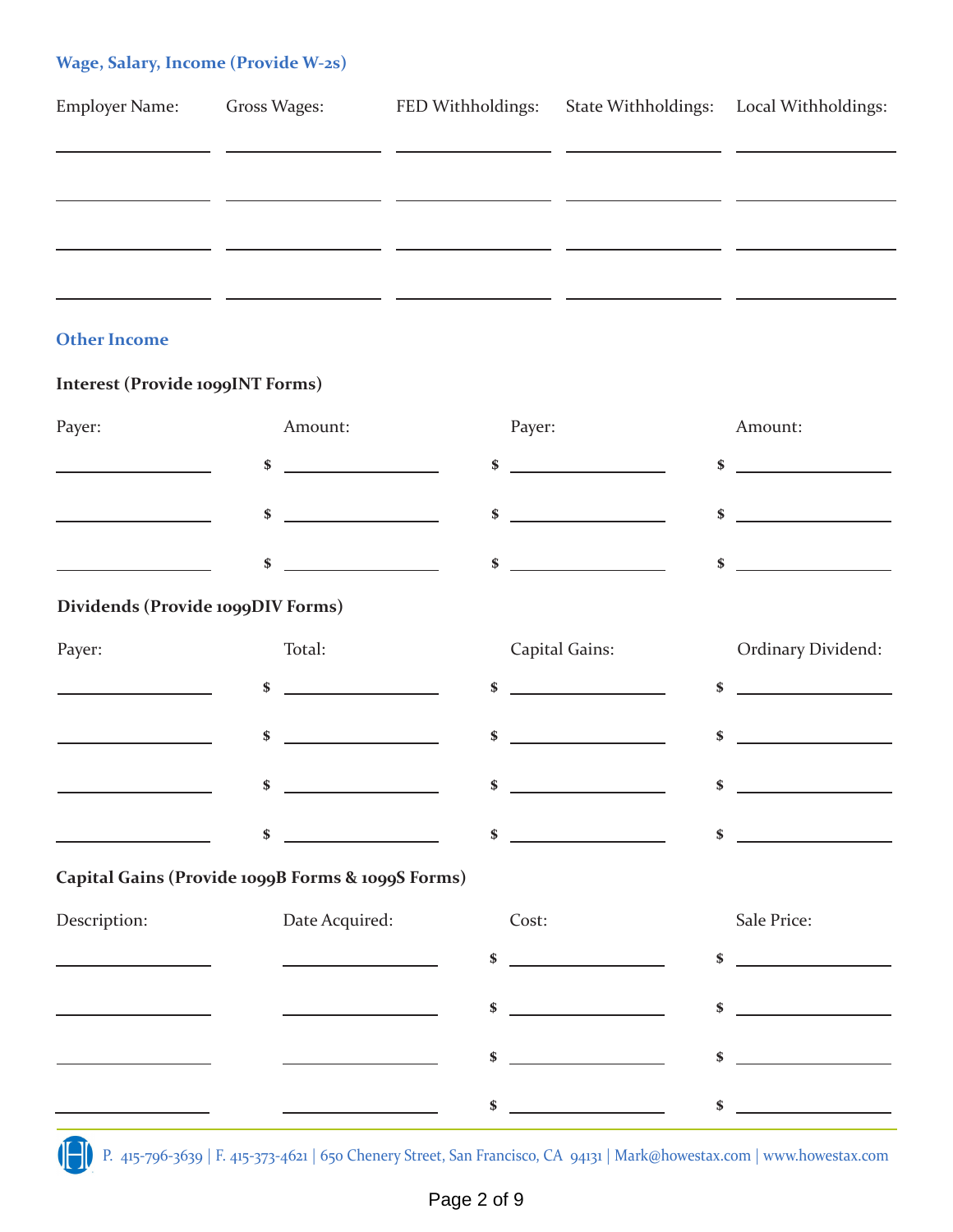# **Other Income (Continued)**

# **Pension / IRA Distributions (Provide 1099R Forms)**

| <b>Gross Distribution:</b>                                                                                                                                                                                                                                                                                          | Taxable Amount:              | Roth Conversion:                                                                                                                                                                                                                                                                                                                                                                                                                                                                                              |
|---------------------------------------------------------------------------------------------------------------------------------------------------------------------------------------------------------------------------------------------------------------------------------------------------------------------|------------------------------|---------------------------------------------------------------------------------------------------------------------------------------------------------------------------------------------------------------------------------------------------------------------------------------------------------------------------------------------------------------------------------------------------------------------------------------------------------------------------------------------------------------|
| <u> The Common State Common</u>                                                                                                                                                                                                                                                                                     |                              | $\frac{1}{2}$ $\frac{1}{2}$ $\frac{1}{2}$ $\frac{1}{2}$ $\frac{1}{2}$ $\frac{1}{2}$ $\frac{1}{2}$ $\frac{1}{2}$ $\frac{1}{2}$ $\frac{1}{2}$ $\frac{1}{2}$ $\frac{1}{2}$ $\frac{1}{2}$ $\frac{1}{2}$ $\frac{1}{2}$ $\frac{1}{2}$ $\frac{1}{2}$ $\frac{1}{2}$ $\frac{1}{2}$ $\frac{1}{2}$ $\frac{1}{2}$ $\frac{1}{2}$                                                                                                                                                                                           |
| $\sim$                                                                                                                                                                                                                                                                                                              |                              | $\sim$                                                                                                                                                                                                                                                                                                                                                                                                                                                                                                        |
| <u> 1999 - Johann Barbara, martin basa</u><br>\$                                                                                                                                                                                                                                                                    |                              | $\sim$                                                                                                                                                                                                                                                                                                                                                                                                                                                                                                        |
| <u> 1999 - John Stone, mars et al.</u>                                                                                                                                                                                                                                                                              |                              | $\sim$                                                                                                                                                                                                                                                                                                                                                                                                                                                                                                        |
| Check if Federal or State Tax was withheld:                                                                                                                                                                                                                                                                         |                              |                                                                                                                                                                                                                                                                                                                                                                                                                                                                                                               |
| <b>State Tax Refund (Provide 1099G Forms)</b>                                                                                                                                                                                                                                                                       |                              |                                                                                                                                                                                                                                                                                                                                                                                                                                                                                                               |
| Amount Received: \$                                                                                                                                                                                                                                                                                                 |                              |                                                                                                                                                                                                                                                                                                                                                                                                                                                                                                               |
| Alimony Received (not including child support)                                                                                                                                                                                                                                                                      |                              |                                                                                                                                                                                                                                                                                                                                                                                                                                                                                                               |
|                                                                                                                                                                                                                                                                                                                     |                              |                                                                                                                                                                                                                                                                                                                                                                                                                                                                                                               |
| <b>Unemployment Received (Provide 1099G Forms)</b>                                                                                                                                                                                                                                                                  |                              |                                                                                                                                                                                                                                                                                                                                                                                                                                                                                                               |
| Taxpayer Amount: \$                                                                                                                                                                                                                                                                                                 |                              | Spouse Amount: \$                                                                                                                                                                                                                                                                                                                                                                                                                                                                                             |
| <b>Social Security Received (Provide SSA-1099 Forms)</b>                                                                                                                                                                                                                                                            |                              |                                                                                                                                                                                                                                                                                                                                                                                                                                                                                                               |
| Taxpayer Amount: \$                                                                                                                                                                                                                                                                                                 |                              | Spouse Amount: \$                                                                                                                                                                                                                                                                                                                                                                                                                                                                                             |
|                                                                                                                                                                                                                                                                                                                     |                              |                                                                                                                                                                                                                                                                                                                                                                                                                                                                                                               |
|                                                                                                                                                                                                                                                                                                                     |                              |                                                                                                                                                                                                                                                                                                                                                                                                                                                                                                               |
|                                                                                                                                                                                                                                                                                                                     | <b>Bonuses &amp; Prizes:</b> | <u>and the contract of the contract of the contract of the contract of the contract of the contract of the contract of the contract of the contract of the contract of the contract of the contract of the contract of the contr</u>                                                                                                                                                                                                                                                                          |
| <u>and the state of the state of the state</u>                                                                                                                                                                                                                                                                      | Jury Duty Pay:               | $\sim$                                                                                                                                                                                                                                                                                                                                                                                                                                                                                                        |
| $\frac{1}{2}$ $\frac{1}{2}$ $\frac{1}{2}$ $\frac{1}{2}$ $\frac{1}{2}$ $\frac{1}{2}$ $\frac{1}{2}$ $\frac{1}{2}$ $\frac{1}{2}$ $\frac{1}{2}$ $\frac{1}{2}$ $\frac{1}{2}$ $\frac{1}{2}$ $\frac{1}{2}$ $\frac{1}{2}$ $\frac{1}{2}$ $\frac{1}{2}$ $\frac{1}{2}$ $\frac{1}{2}$ $\frac{1}{2}$ $\frac{1}{2}$ $\frac{1}{2}$ | Disability Income:           |                                                                                                                                                                                                                                                                                                                                                                                                                                                                                                               |
| <u> 1980 - Johann Barn, mars ann an t-</u>                                                                                                                                                                                                                                                                          | Child Support:               | \$<br><u> 1989 - Johann Barn, mars et al. (</u>                                                                                                                                                                                                                                                                                                                                                                                                                                                               |
| $\sim$                                                                                                                                                                                                                                                                                                              | Other: \$                    | $\sim$                                                                                                                                                                                                                                                                                                                                                                                                                                                                                                        |
|                                                                                                                                                                                                                                                                                                                     |                              | $\frac{1}{2}$ $\frac{1}{2}$ $\frac{1}{2}$ $\frac{1}{2}$ $\frac{1}{2}$ $\frac{1}{2}$ $\frac{1}{2}$ $\frac{1}{2}$ $\frac{1}{2}$ $\frac{1}{2}$ $\frac{1}{2}$ $\frac{1}{2}$ $\frac{1}{2}$ $\frac{1}{2}$ $\frac{1}{2}$ $\frac{1}{2}$ $\frac{1}{2}$ $\frac{1}{2}$ $\frac{1}{2}$ $\frac{1}{2}$ $\frac{1}{2}$ $\frac{1}{2}$<br>$\sim$<br>$\sim$<br>$\sim$<br>Income from Rental Property (Complete rental income section on page 5 of this form) \$<br>Miscellaneous Income: (If so, please attach related documents) |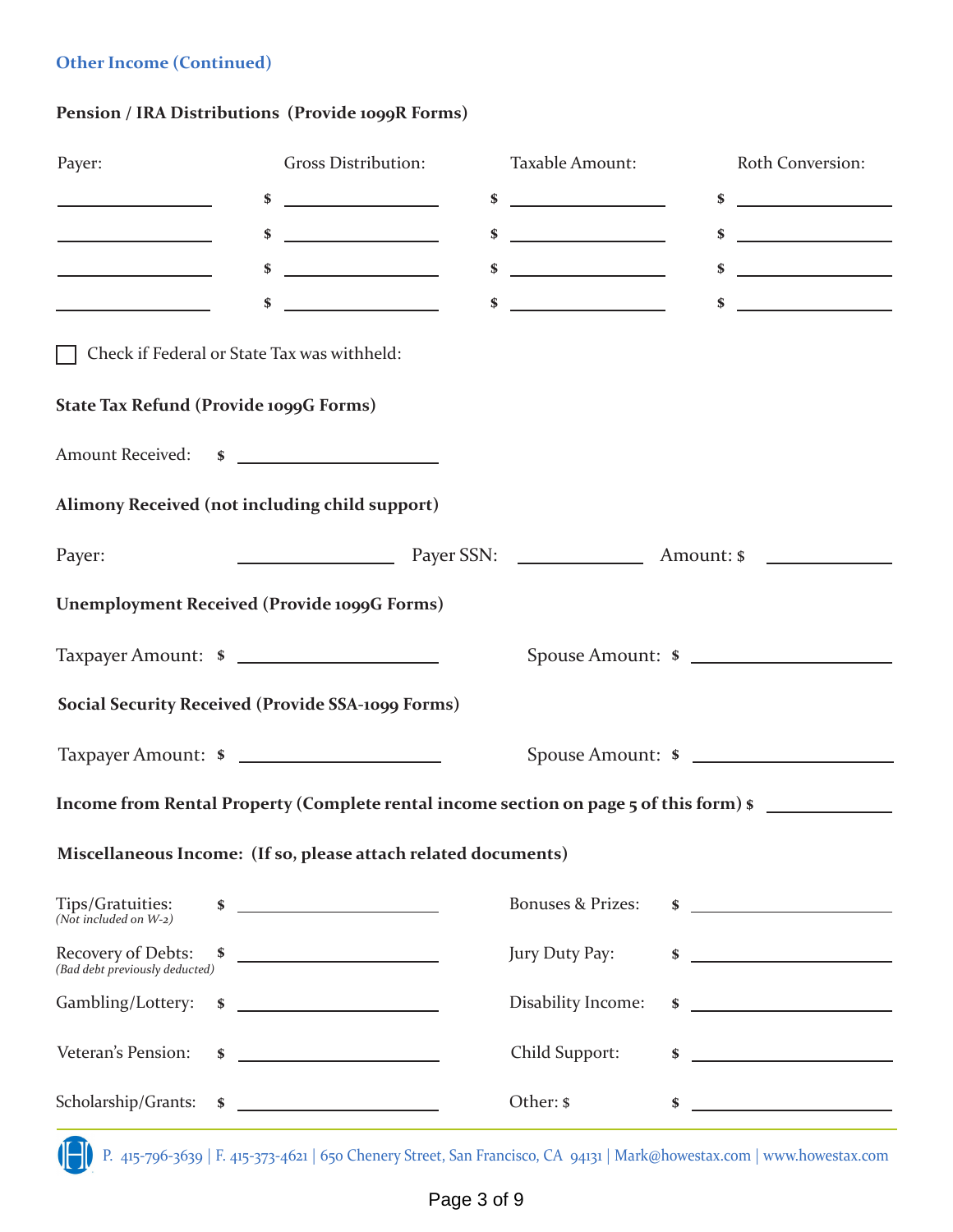# **Deductions**

| <b>Medical and Dental Expenses</b> |                        |                                   |  |  |
|------------------------------------|------------------------|-----------------------------------|--|--|
|                                    | Insurance Premiums: \$ | Doctors, Dentists, etc. (net): \$ |  |  |
|                                    |                        |                                   |  |  |
|                                    |                        |                                   |  |  |
| <b>Taxes Paid</b>                  |                        |                                   |  |  |

| Income Tax Total:<br>(State & Local)      | \$<br><u> 1990 - Johann Barbara, martin a</u>      | <b>Real Estate Taxes:</b><br>(Residence)           | S  |
|-------------------------------------------|----------------------------------------------------|----------------------------------------------------|----|
| Automobile:<br>(Registration & licensing) | \$                                                 | Real Estate Taxes:<br>(Other property, not rental) | \$ |
| Other Personal Tax:<br>(Property)         | \$                                                 | Foreign Income Tax:<br>(Not taken as credit)       | \$ |
| Other:                                    | \$<br>and the company of the company of            | Other:                                             | \$ |
| Other:                                    | \$                                                 | Other:                                             | \$ |
| Student Loan Interest:                    | <u> 1990 - John Barn Barn, mars ar breis</u><br>\$ | Home Mortgage Interest:<br>(Interest paid)         | \$ |
| Other:                                    | \$                                                 | Other:                                             | \$ |
| Other:                                    | \$                                                 | Other:                                             | \$ |

# **Child and Other Dependent Care Expenses**

| Name of Caregiver:               |        | <b>Street Address:</b>                                                                                                                                                                                                               |                                                      |
|----------------------------------|--------|--------------------------------------------------------------------------------------------------------------------------------------------------------------------------------------------------------------------------------------|------------------------------------------------------|
| City:                            | State: |                                                                                                                                                                                                                                      | ZIP:                                                 |
| SSN or Employee ID:              |        | Amount:                                                                                                                                                                                                                              | \$<br><u> 1980 - Jan Barbara Barbara, manazarta </u> |
| Name of Caregiver:               |        | <b>Street Address:</b>                                                                                                                                                                                                               |                                                      |
| City:                            | State: | <u> 1989 - Jan Stein Stein Stein Stein Stein Stein Stein Stein Stein Stein Stein Stein Stein Stein Stein Stein Stein Stein Stein Stein Stein Stein Stein Stein Stein Stein Stein Stein Stein Stein Stein Stein Stein Stein Stein</u> | ZIP:                                                 |
| SSN or Employee ID:              |        | Amount:                                                                                                                                                                                                                              | \$                                                   |
| <b>Vehicle Used for Business</b> |        |                                                                                                                                                                                                                                      |                                                      |
| Miles Driven:                    |        | <b>Street Address:</b>                                                                                                                                                                                                               |                                                      |
| $\mathbf{1}$                     |        |                                                                                                                                                                                                                                      |                                                      |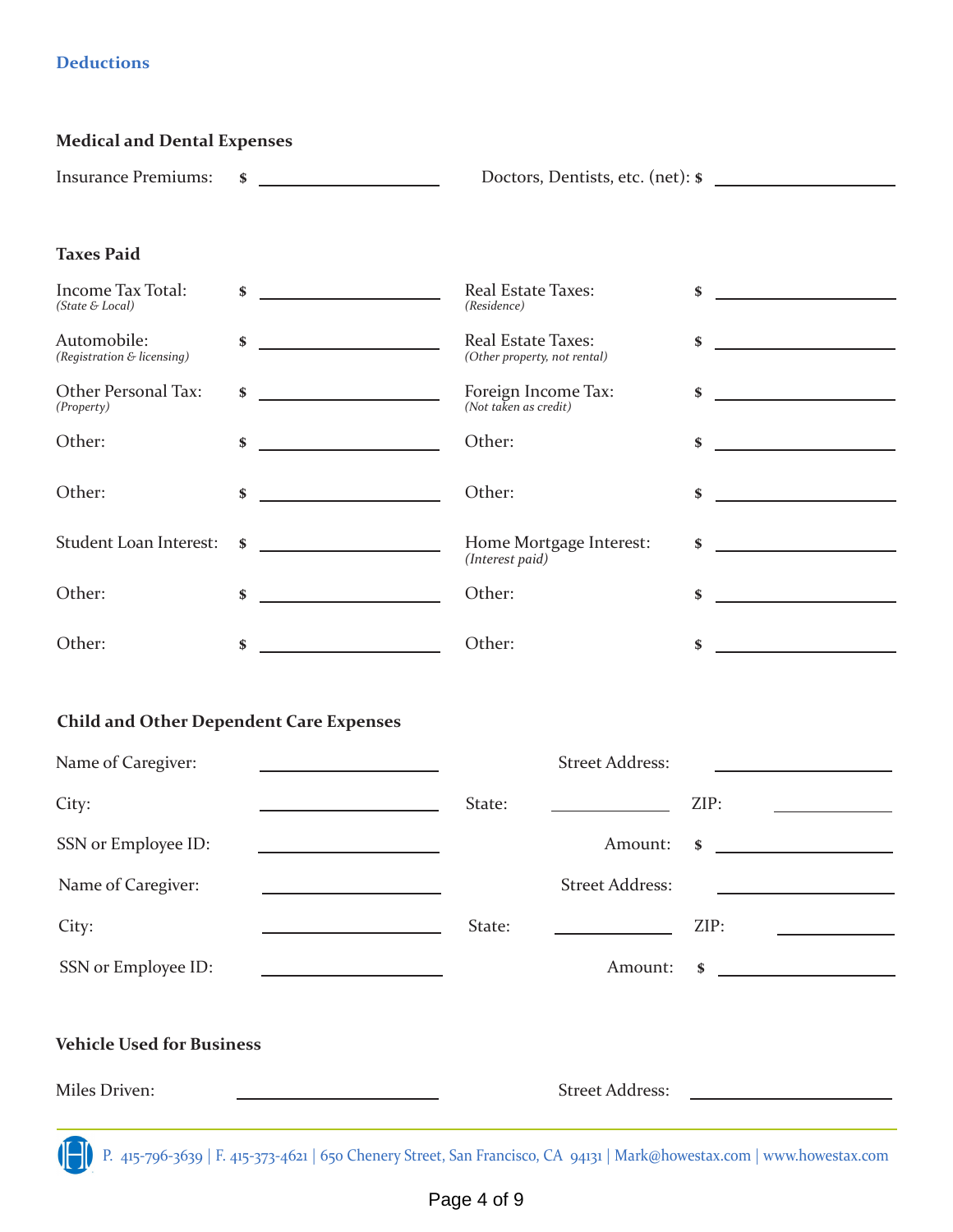# **Deductions (continued)**

# **Education Expenses**

| <b>Student Name</b>                                                                                                                                                                                  | SSN:                                               |                                                                                                                                                                                                          | Expenses:                                                                                                            |
|------------------------------------------------------------------------------------------------------------------------------------------------------------------------------------------------------|----------------------------------------------------|----------------------------------------------------------------------------------------------------------------------------------------------------------------------------------------------------------|----------------------------------------------------------------------------------------------------------------------|
| <u> 1989 - Johann Stoff, deutscher Stoffen und der Stoffen und der Stoffen und der Stoffen und der Stoffen und der</u><br>the control of the control of the control of the control of the control of |                                                    | \$<br>the control of the control of the control of the control of<br>\$                                                                                                                                  | <u> 1980 - John Stone, mars and de la partie de la partie de la partie de la partie de la partie de la partie de</u> |
|                                                                                                                                                                                                      |                                                    | \$                                                                                                                                                                                                       | <u> Alexandria (m. 1858)</u>                                                                                         |
| <b>Business Income</b>                                                                                                                                                                               |                                                    |                                                                                                                                                                                                          |                                                                                                                      |
| Cash Basis:                                                                                                                                                                                          | First Year:                                        | Taxpayer:                                                                                                                                                                                                | Spouse:                                                                                                              |
| Principal Business/Profession:                                                                                                                                                                       |                                                    | <u> 1989 - Johann Johann Stoff, deutscher Stoff, der Stoff, der Stoff, der Stoff, der Stoff, der Stoff, der Stoff</u>                                                                                    |                                                                                                                      |
| <b>Business Name:</b>                                                                                                                                                                                |                                                    |                                                                                                                                                                                                          |                                                                                                                      |
| <b>Business Street Address:</b>                                                                                                                                                                      |                                                    | <u> 1989 - Johann Harry Barn, mars ar breist fan de Fryske kommunent fan de Fryske kommunent fan de Fryske kommun</u>                                                                                    |                                                                                                                      |
| City:                                                                                                                                                                                                | <u> 1989 - Johann Barbara, martin amerikan per</u> | State:<br>$\mathcal{L}^{\mathcal{L}}(\mathcal{L}^{\mathcal{L}})$ and $\mathcal{L}^{\mathcal{L}}(\mathcal{L}^{\mathcal{L}})$ . The contribution of $\mathcal{L}^{\mathcal{L}}(\mathcal{L}^{\mathcal{L}})$ | ZIP:                                                                                                                 |
| <b>Income</b>                                                                                                                                                                                        |                                                    |                                                                                                                                                                                                          |                                                                                                                      |
| Gross Receipts/Sales:                                                                                                                                                                                | $\sim$                                             | Other:                                                                                                                                                                                                   | \$                                                                                                                   |
| Other income:                                                                                                                                                                                        | \$<br><u> 1989 - Johann Barbara, martin a</u>      |                                                                                                                                                                                                          |                                                                                                                      |
|                                                                                                                                                                                                      | Cost of Goods Sold (if applicable)                 |                                                                                                                                                                                                          |                                                                                                                      |
|                                                                                                                                                                                                      | Start of Year Inventory: \$                        | End of Year Inventory:                                                                                                                                                                                   | $\sim$ $\sim$                                                                                                        |
| Purchases:                                                                                                                                                                                           | <u> 1990 - Johann Barbara, martin a</u><br>\$      | Cost of Items for Personal Use:                                                                                                                                                                          | \$                                                                                                                   |
| Cost of Labor:                                                                                                                                                                                       | \$                                                 | Materials and Supplies: \$                                                                                                                                                                               |                                                                                                                      |
| Advertising:                                                                                                                                                                                         | <u> 1990 - Johann Barbara, martin a</u><br>\$      | Commissions:                                                                                                                                                                                             | <u> 1990 - Johann Barbara, martin a</u><br>\$                                                                        |
| Legal & Professional:                                                                                                                                                                                | \$<br><u> 1989 - Johann Barn, fransk politik (</u> | Pension/Profit Sharing Plans: \$                                                                                                                                                                         |                                                                                                                      |
| Insurance:                                                                                                                                                                                           | \$<br><u> 1989 - Johann Barbara, martin basa</u>   | Health Insurance Premiums (self):                                                                                                                                                                        | $\sim$                                                                                                               |
| Supplies:                                                                                                                                                                                            | <u> 1989 - Johann Barbara, martxa a</u><br>\$      | Utilities:                                                                                                                                                                                               | <u> 1989 - Johann Barbara, martin basa</u><br>\$                                                                     |
| Car/Truck Expenses:                                                                                                                                                                                  | <u> 1980 - Johann Barbara, martx</u><br>\$         | Repairs:                                                                                                                                                                                                 | \$<br><u> The Communication of the Communication</u>                                                                 |
| Travel:                                                                                                                                                                                              | <u> 1989 - Johann Barbara, martin a</u><br>\$      | Total Meals & Entertainment:                                                                                                                                                                             |                                                                                                                      |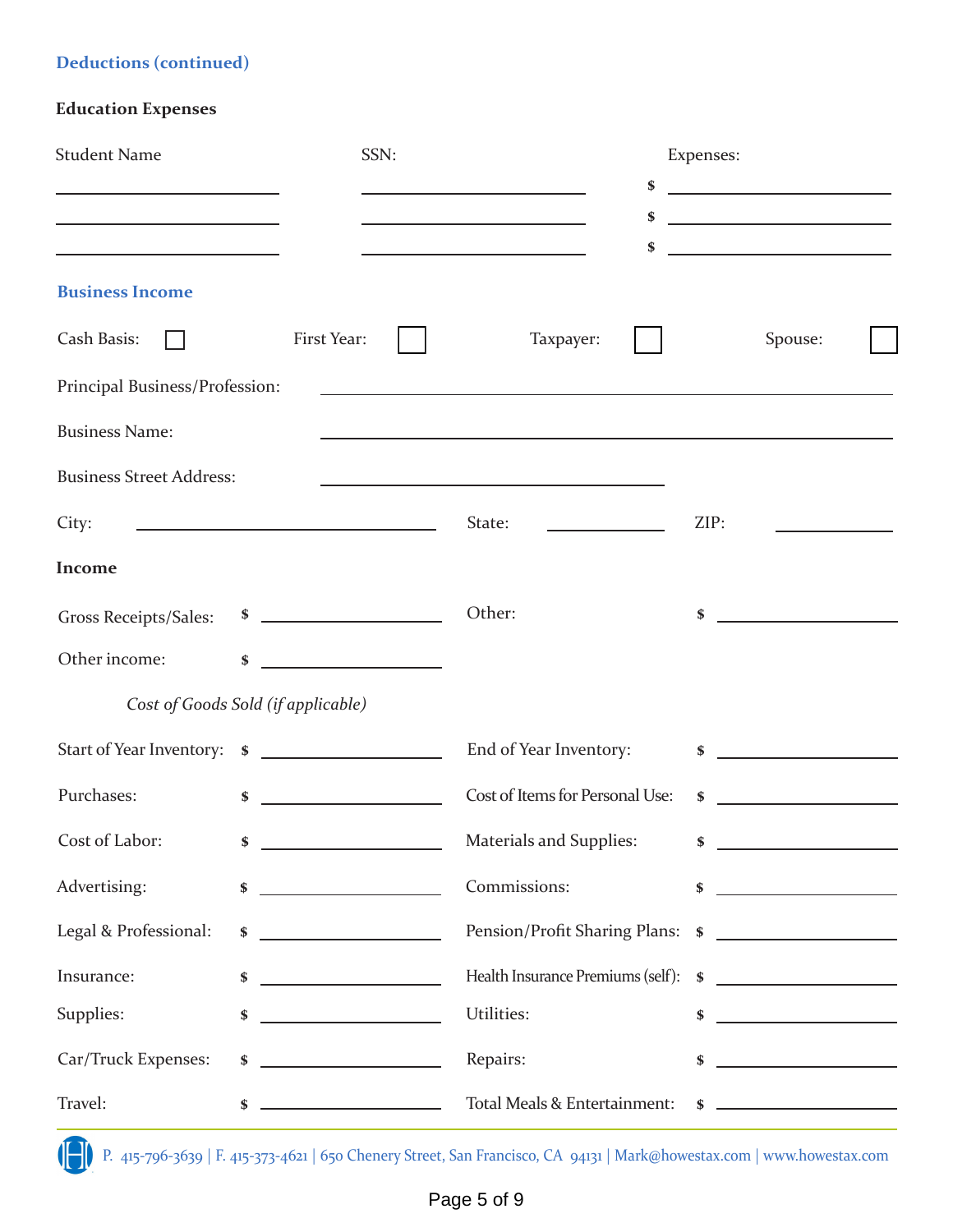## **Business Income (continued)**

#### **Income**

| Taxes:                                                                | \$         |                                                      | Gifts:                                                                               | \$                                                                                                                                                          |
|-----------------------------------------------------------------------|------------|------------------------------------------------------|--------------------------------------------------------------------------------------|-------------------------------------------------------------------------------------------------------------------------------------------------------------|
| Dues/Access:                                                          | \$         |                                                      | Printing:                                                                            | \$<br><u> 1989 - Johann Barbara, martxa a</u>                                                                                                               |
| Postage:                                                              | \$         |                                                      | Telephone:                                                                           | \$                                                                                                                                                          |
| Professional Development:                                             | \$         | <u> 1989 - Johann Barn, fransk politik (</u>         | Others:<br>Attach list                                                               | \$<br><u> 1990 - Johann Barbara, martin a</u>                                                                                                               |
| Rent:<br>Vehicles, Machinery, Equipment                               | \$         | <u> 1980 - John Barn Barn, mars and de Barn Barn</u> | Printing:<br>Other business property                                                 | <u> 1980 - Jan Barbara Barbara, politik politik (</u><br>\$                                                                                                 |
| If yes, please provide detailed schedule.                             |            |                                                      |                                                                                      | Check if you acquired or disposed of any business assets (including real estate) during the year.                                                           |
| Check if you had a home office during the year.                       |            |                                                      |                                                                                      |                                                                                                                                                             |
| Rent:<br>\$                                                           | Utilities: |                                                      | <u> The Communication</u><br>\$                                                      | Insurance:<br>\$                                                                                                                                            |
| Janitorial:<br>\$                                                     |            | Miscellaneous: \$                                    | <u>and the state of the state</u>                                                    | Sq. Ft. of<br>Home Office<br>Total Sq. Ft. of<br>Home                                                                                                       |
| <b>Foreign Accounts Assets</b>                                        |            |                                                      |                                                                                      |                                                                                                                                                             |
| Do you have non-US assets?                                            | Yes        | N <sub>o</sub>                                       |                                                                                      |                                                                                                                                                             |
| <b>Bank Name</b><br><u> 1980 - Johann Barbara, martxa alemaniar a</u> |            | <b>Account Number</b><br>1.<br>2.                    | the control of the control of the control of<br><u> 1989 - Johann Barbara, martx</u> | Highest Balance in the Year<br>\$<br><u> 1989 - Johann Stoff, deutscher Stoffen und der Stoffen und der Stoffen und der Stoffen und der Stoffen und der</u> |
| Control Over \$10,000? Yes No                                         |            |                                                      |                                                                                      |                                                                                                                                                             |
| Property                                                              |            | Country                                              |                                                                                      | Address                                                                                                                                                     |
|                                                                       |            |                                                      |                                                                                      |                                                                                                                                                             |

Any other foreign accounts abroad? If so, please attach statement.

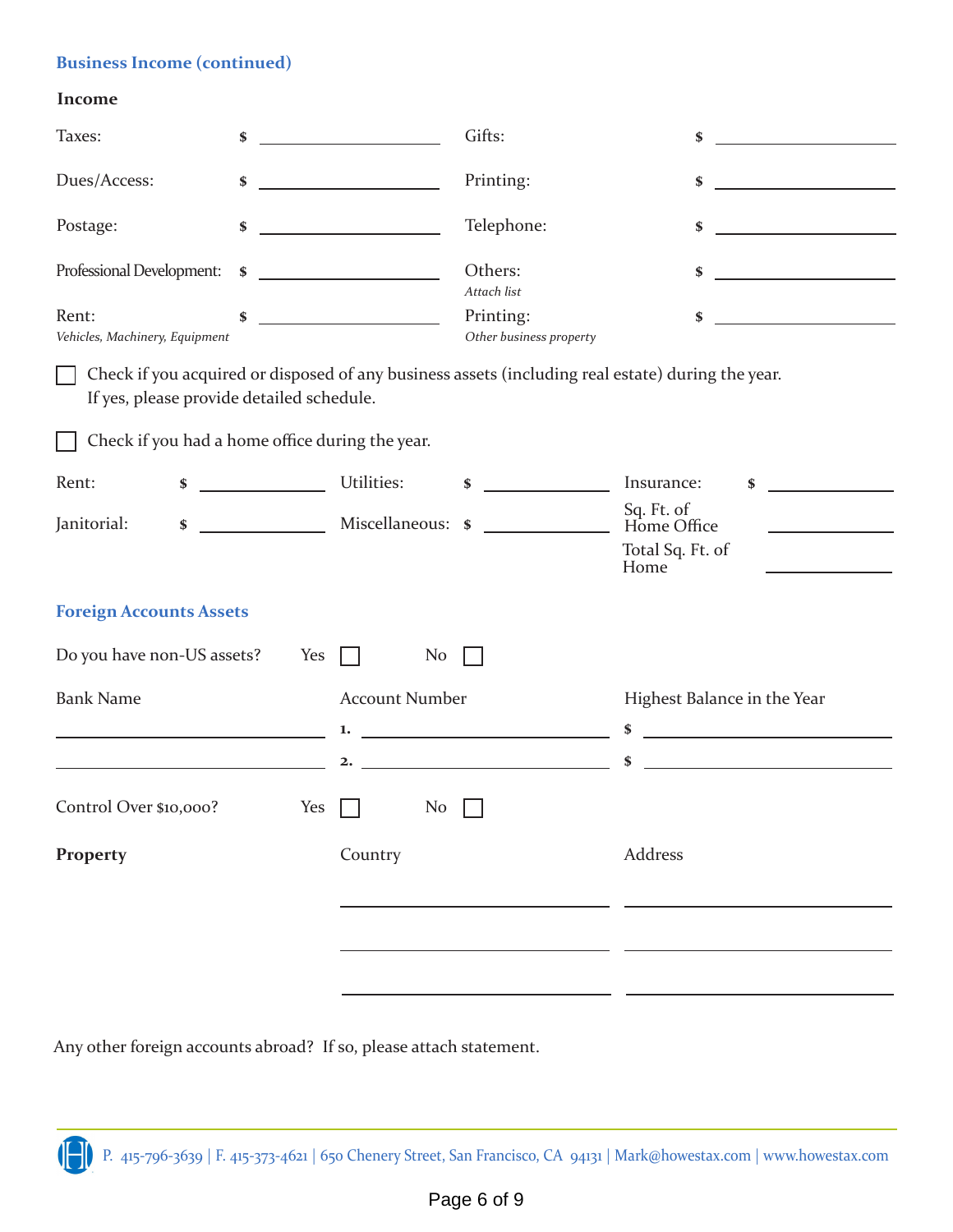## **Rental Income**

Check if any property was purchased/converted to rental last year.

|                | Property Address (Street, City, State, ZIP)                                                                           |                                                                                                                                                                                                                                                                                                                                                                                                                                                              |                                                                                                                                                                                                                                                                                                                                                                                                                                                                      | Percentage Ownership                                                                                                      |
|----------------|-----------------------------------------------------------------------------------------------------------------------|--------------------------------------------------------------------------------------------------------------------------------------------------------------------------------------------------------------------------------------------------------------------------------------------------------------------------------------------------------------------------------------------------------------------------------------------------------------|----------------------------------------------------------------------------------------------------------------------------------------------------------------------------------------------------------------------------------------------------------------------------------------------------------------------------------------------------------------------------------------------------------------------------------------------------------------------|---------------------------------------------------------------------------------------------------------------------------|
| 1.             | <u> 1989 - Johann Stoff, deutscher Stoff, der Stoff, der Stoff, der Stoff, der Stoff, der Stoff, der Stoff, der S</u> |                                                                                                                                                                                                                                                                                                                                                                                                                                                              |                                                                                                                                                                                                                                                                                                                                                                                                                                                                      | $\%$ and $\frac{1}{2}$                                                                                                    |
| 2.             |                                                                                                                       |                                                                                                                                                                                                                                                                                                                                                                                                                                                              |                                                                                                                                                                                                                                                                                                                                                                                                                                                                      |                                                                                                                           |
| $\overline{3}$ |                                                                                                                       |                                                                                                                                                                                                                                                                                                                                                                                                                                                              |                                                                                                                                                                                                                                                                                                                                                                                                                                                                      | $\%$                                                                                                                      |
| Property       |                                                                                                                       | $\mathbf{1}$                                                                                                                                                                                                                                                                                                                                                                                                                                                 | 2.                                                                                                                                                                                                                                                                                                                                                                                                                                                                   | 3.                                                                                                                        |
| Income         | Rent Received:                                                                                                        | \$                                                                                                                                                                                                                                                                                                                                                                                                                                                           | \$                                                                                                                                                                                                                                                                                                                                                                                                                                                                   | \$<br><u> 1999 - John Harry Harry Harry Harry Harry Harry Harry Harry Harry Harry Harry Harry Harry Harry Harry Harry</u> |
| Expenses       | Advertising:                                                                                                          | \$<br><u> 1990 - Jan Barnett, politik politik (</u>                                                                                                                                                                                                                                                                                                                                                                                                          | $\pmb{\$}$<br><u> 1999 - Jan Barbara III, politik politik (</u>                                                                                                                                                                                                                                                                                                                                                                                                      | \$                                                                                                                        |
|                | <b>Association Dues:</b>                                                                                              | \$                                                                                                                                                                                                                                                                                                                                                                                                                                                           | $\pmb{\$}$                                                                                                                                                                                                                                                                                                                                                                                                                                                           | \$                                                                                                                        |
|                | Auto and Travel:                                                                                                      | \$                                                                                                                                                                                                                                                                                                                                                                                                                                                           | \$                                                                                                                                                                                                                                                                                                                                                                                                                                                                   | \$                                                                                                                        |
|                | Cleaning, etc:                                                                                                        | \$                                                                                                                                                                                                                                                                                                                                                                                                                                                           | $\pmb{\$}$                                                                                                                                                                                                                                                                                                                                                                                                                                                           | \$                                                                                                                        |
|                | Commissions:                                                                                                          | \$<br>$\label{eq:2.1} \frac{1}{\sqrt{2}}\left(\frac{1}{\sqrt{2}}\right)^{2} \left(\frac{1}{\sqrt{2}}\right)^{2} \left(\frac{1}{\sqrt{2}}\right)^{2} \left(\frac{1}{\sqrt{2}}\right)^{2} \left(\frac{1}{\sqrt{2}}\right)^{2} \left(\frac{1}{\sqrt{2}}\right)^{2} \left(\frac{1}{\sqrt{2}}\right)^{2} \left(\frac{1}{\sqrt{2}}\right)^{2} \left(\frac{1}{\sqrt{2}}\right)^{2} \left(\frac{1}{\sqrt{2}}\right)^{2} \left(\frac{1}{\sqrt{2}}\right)^{2} \left(\$ | $\pmb{\$}$<br>$\label{eq:2.1} \frac{1}{\sqrt{2}}\left(\frac{1}{\sqrt{2}}\right)^{2} \left(\frac{1}{\sqrt{2}}\right)^{2} \left(\frac{1}{\sqrt{2}}\right)^{2} \left(\frac{1}{\sqrt{2}}\right)^{2} \left(\frac{1}{\sqrt{2}}\right)^{2} \left(\frac{1}{\sqrt{2}}\right)^{2} \left(\frac{1}{\sqrt{2}}\right)^{2} \left(\frac{1}{\sqrt{2}}\right)^{2} \left(\frac{1}{\sqrt{2}}\right)^{2} \left(\frac{1}{\sqrt{2}}\right)^{2} \left(\frac{1}{\sqrt{2}}\right)^{2} \left(\$ | \$<br><u> 1990 - Jan Barnett, politik politik (</u>                                                                       |
|                | Gardening:                                                                                                            | \$                                                                                                                                                                                                                                                                                                                                                                                                                                                           | \$                                                                                                                                                                                                                                                                                                                                                                                                                                                                   | \$                                                                                                                        |
|                | Insurance:                                                                                                            | \$                                                                                                                                                                                                                                                                                                                                                                                                                                                           | $\pmb{\$}$                                                                                                                                                                                                                                                                                                                                                                                                                                                           | \$                                                                                                                        |
|                | Labor:                                                                                                                | \$                                                                                                                                                                                                                                                                                                                                                                                                                                                           | \$                                                                                                                                                                                                                                                                                                                                                                                                                                                                   | \$                                                                                                                        |
|                | Professional Fees:                                                                                                    | \$                                                                                                                                                                                                                                                                                                                                                                                                                                                           | \$                                                                                                                                                                                                                                                                                                                                                                                                                                                                   | \$                                                                                                                        |
|                | Miscellaneous:                                                                                                        | <u>and the state</u><br>\$                                                                                                                                                                                                                                                                                                                                                                                                                                   | <u>and the state</u><br>\$                                                                                                                                                                                                                                                                                                                                                                                                                                           | \$                                                                                                                        |
|                | Mortgage Interest:                                                                                                    | \$                                                                                                                                                                                                                                                                                                                                                                                                                                                           | $\pmb{\$}$                                                                                                                                                                                                                                                                                                                                                                                                                                                           | \$                                                                                                                        |
|                | Other Interest:                                                                                                       | \$                                                                                                                                                                                                                                                                                                                                                                                                                                                           | \$                                                                                                                                                                                                                                                                                                                                                                                                                                                                   | \$                                                                                                                        |
|                | Repairs/Mainenance:                                                                                                   | \$                                                                                                                                                                                                                                                                                                                                                                                                                                                           | \$                                                                                                                                                                                                                                                                                                                                                                                                                                                                   | \$                                                                                                                        |
|                | Supplies:                                                                                                             | \$                                                                                                                                                                                                                                                                                                                                                                                                                                                           | \$                                                                                                                                                                                                                                                                                                                                                                                                                                                                   | \$                                                                                                                        |
|                | Taxes:                                                                                                                | \$                                                                                                                                                                                                                                                                                                                                                                                                                                                           | \$                                                                                                                                                                                                                                                                                                                                                                                                                                                                   | \$                                                                                                                        |
|                | Telephone:                                                                                                            | \$                                                                                                                                                                                                                                                                                                                                                                                                                                                           | \$                                                                                                                                                                                                                                                                                                                                                                                                                                                                   | \$                                                                                                                        |
|                | Utilities:                                                                                                            | \$                                                                                                                                                                                                                                                                                                                                                                                                                                                           | \$                                                                                                                                                                                                                                                                                                                                                                                                                                                                   | \$                                                                                                                        |
|                | Improvements:                                                                                                         | \$                                                                                                                                                                                                                                                                                                                                                                                                                                                           | $\boldsymbol{\$}$<br><u>and the state of the state</u>                                                                                                                                                                                                                                                                                                                                                                                                               | \$                                                                                                                        |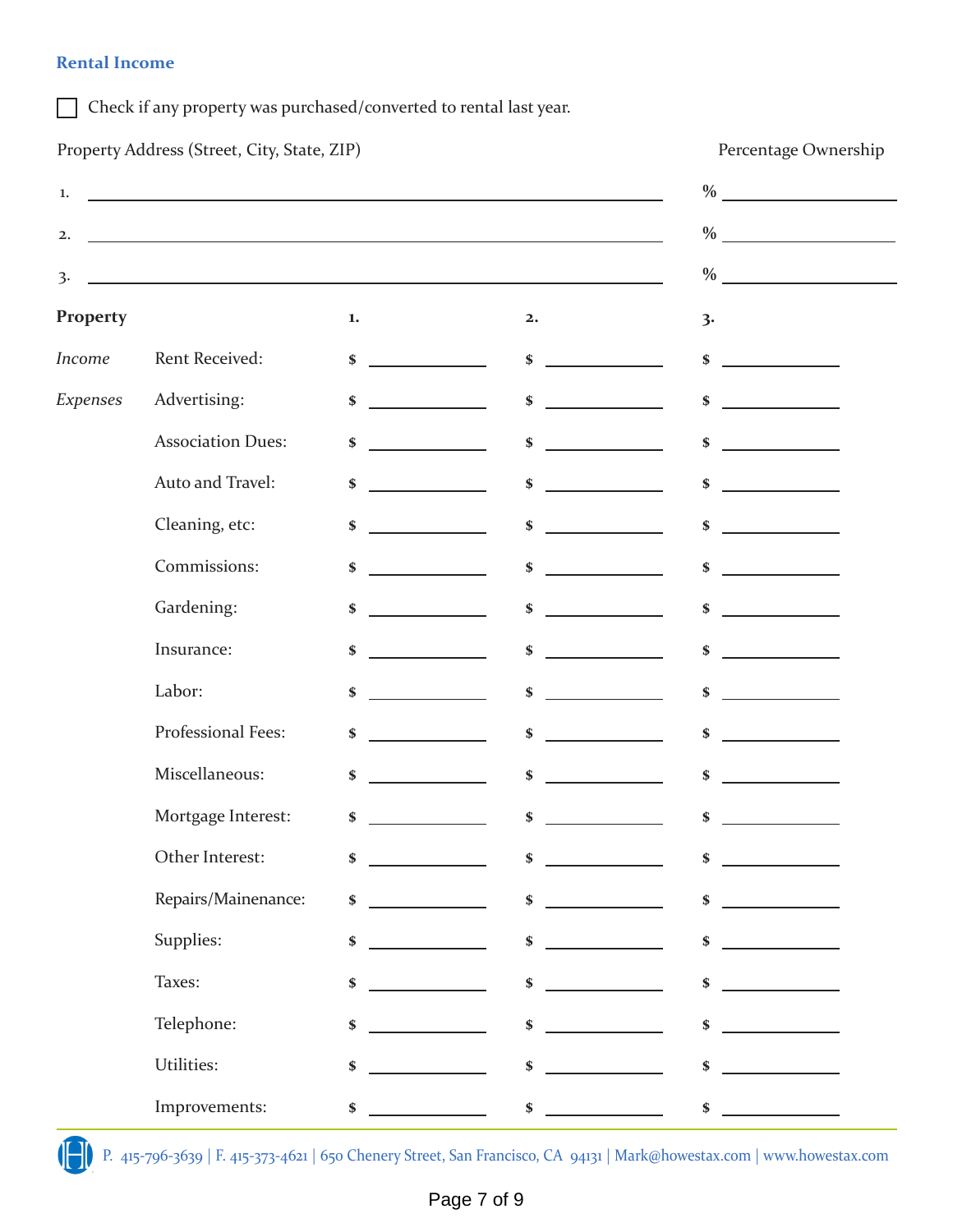# **Adjustments to Income**

|                                                                                                                                                                                               | Taxpayer                  | Spouse                                      |
|-----------------------------------------------------------------------------------------------------------------------------------------------------------------------------------------------|---------------------------|---------------------------------------------|
| Traditional IRA Contributions:                                                                                                                                                                | \$                        | \$                                          |
| Roth IRA Contributions:                                                                                                                                                                       | \$                        | \$<br><u> 1999 - Jan Barnett, politik e</u> |
| Self Employed KEOGH, SEP & SIMPLE Contributions:                                                                                                                                              | \$                        | \$                                          |
| Alimony                                                                                                                                                                                       | Payee SSN                 | Amount                                      |
|                                                                                                                                                                                               |                           | \$                                          |
|                                                                                                                                                                                               |                           | \$                                          |
| <b>Estimated Tax Payments</b>                                                                                                                                                                 |                           |                                             |
| <b>Federal</b>                                                                                                                                                                                | <b>State</b>              |                                             |
| Overpayment - Prior Year: \$                                                                                                                                                                  | Overpayment - Prior Year: | $\sim$ $\sim$                               |
|                                                                                                                                                                                               |                           |                                             |
|                                                                                                                                                                                               |                           |                                             |
|                                                                                                                                                                                               |                           |                                             |
|                                                                                                                                                                                               |                           |                                             |
| <b>Health Care Information</b>                                                                                                                                                                |                           |                                             |
| Please attach your 1095 A/B/C.                                                                                                                                                                |                           |                                             |
| Did you have qualifying health coverage, such as employer-<br>sponsored coverage or government-sponsored coverage (i.e.<br>Medicare/Medicaid) for every month of the year for your<br>family? | Yes                       | N <sub>0</sub>                              |
| Were you covered for part of the year?                                                                                                                                                        | From: $\qquad \qquad$     | $\Gamma$ To: $\Gamma$                       |
| Did anyone in your family qualify for an exception from health<br>care coverage mandate?                                                                                                      | Yes                       | No <sub>1</sub>                             |
| Did you enroll for lower cost Marketplace Coverage through<br>healthcare.gov under the Affordable Care Act? (If yes, please<br>provide any Form 1095-A you received.)                         | Yes                       | N <sub>o</sub>                              |